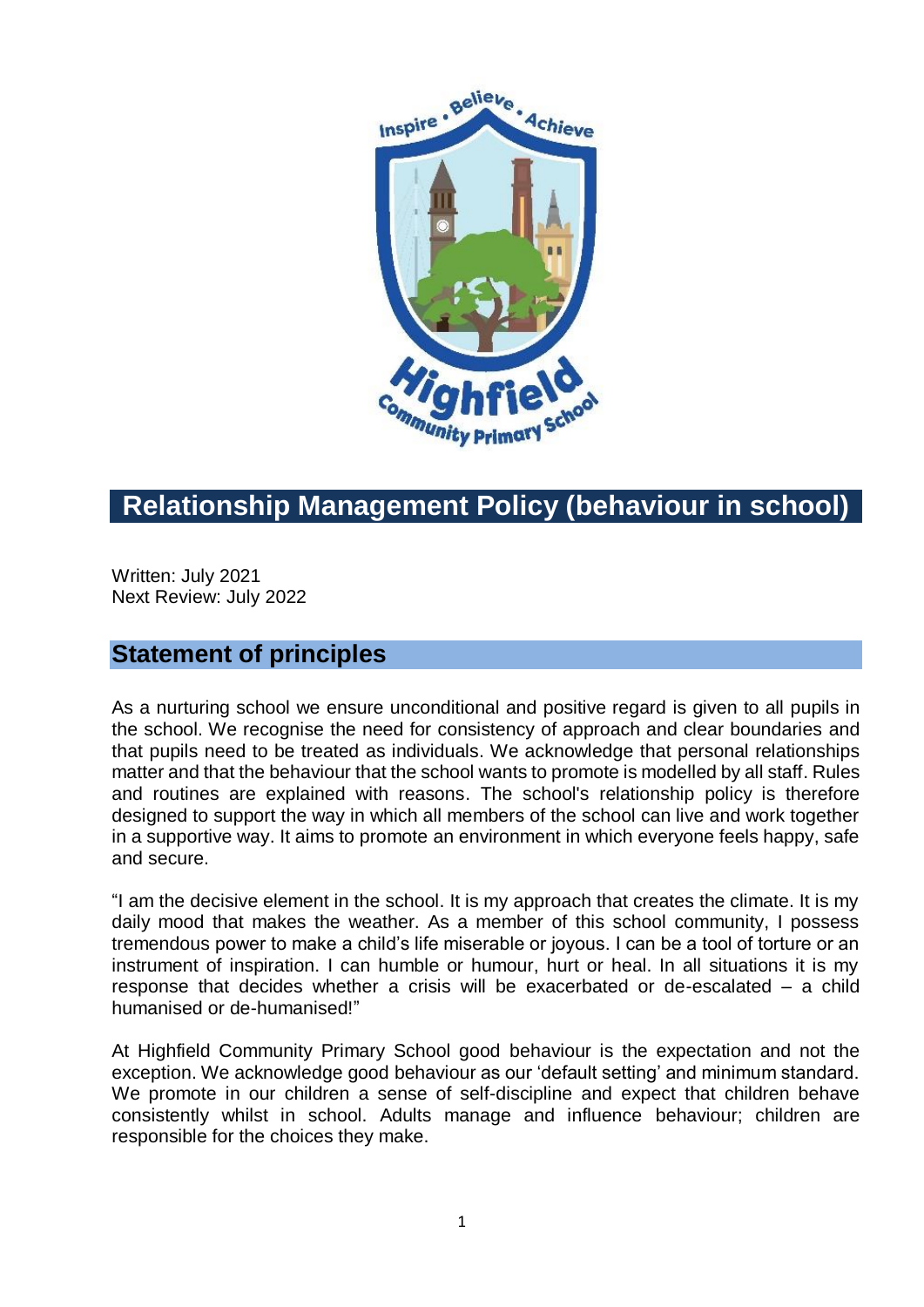# **Context**

This policy should be read in conjunction with those policies listed below:

- Health and Safety Policy
- Safeguarding policy
- Attendance policy
- Single equalities policy
- Teaching and Learning Policy
- Anti-Bullying Policy
- Home-school Agreement
- Special Educational Needs Policy

## **Aims and Objective**

At Highfield, we have developed this policy to:

- Promote fairness in the treatment of individuals, regardless of race, gender, pupils with learning difficulties and/or disabilities.
- Provide a clear framework so that behaviour management is consistent throughout the school.
- Promote good behaviour as part of the entitlement of all pupils to the school's curriculum.

Our aims are to:

- Ensure the well-being of all staff and pupils.
- Ensure individuals are treated with respect.
- Promote equal opportunities in learning and personal development.
- Foster a sense of responsibility among pupils.
- Provide opportunities for collaboration and teamwork between staff and pupils.
- Create a learning environment, which enables pupils to make choices and learn from them.
- Give pupils confidence in themselves and pride in their achievements.
- Ensure that all pupils have an entitlement to learn in a positive environment.
- Develop inclusive practices that meet the needs of individuals as well as the school as a whole.
- Teach strategies to manage their own behaviour.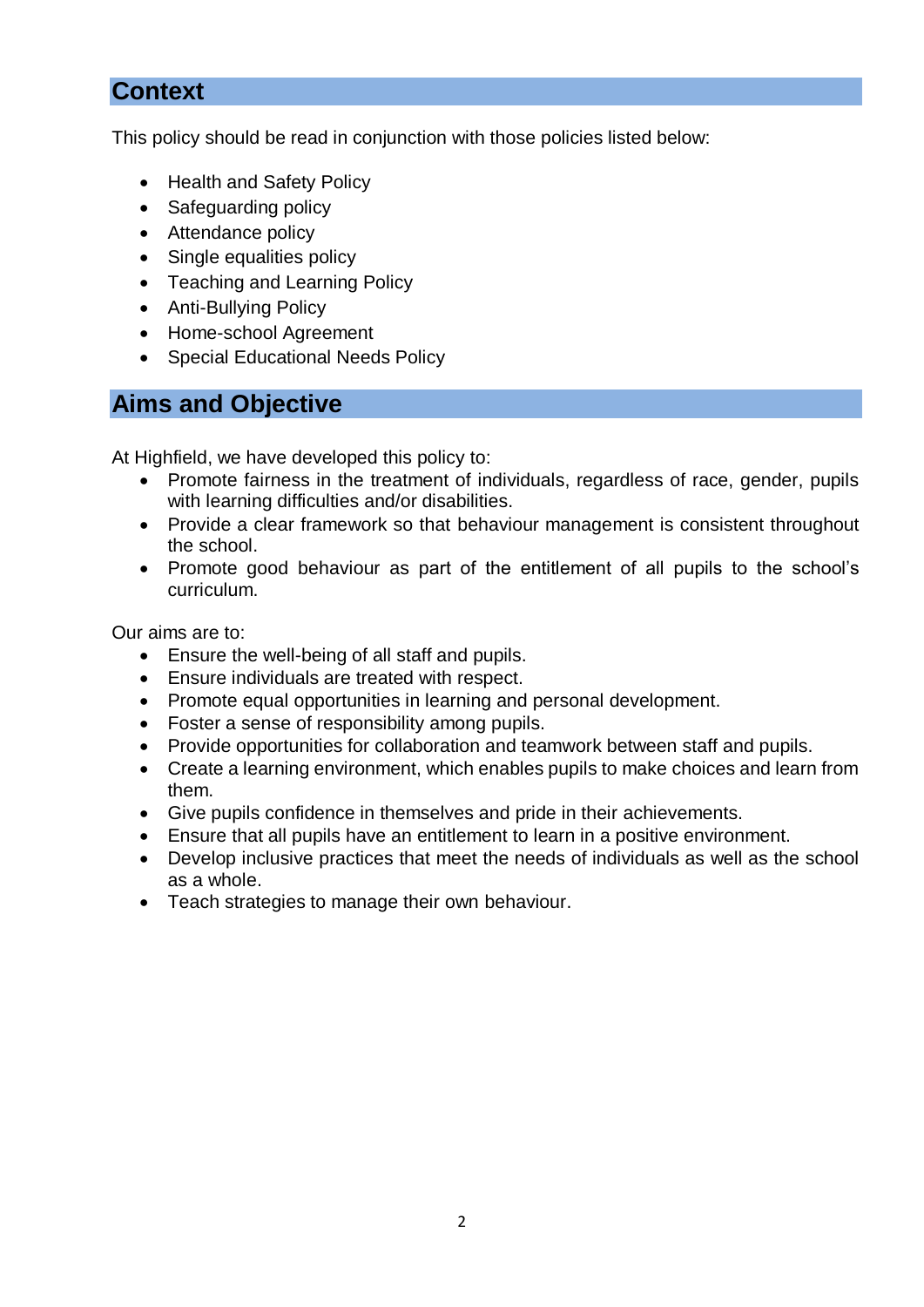# **Behaving the Highfield Way**

We expect all children to consistently 'Behave the Highfield way'. This behaviour is underpinned by our Highfield Heroic Values, and our three School Rules. Our Highfield Heroic Values are:

- **Empathy**
- **Honesty**
- **Resilience**
- **Self-belief**
- **Kindness**
- **Pride**

Our School Rules are:

**Ready** (having equipment organised, appropriate behaviour in class and assemblies) **Respect** (to be polite, to consider others' feelings, to wait their turn, to accept a solution or a consequence, to care for school equipment, to value each other's work) **Safe** (walk around school calmly and quietly, work and play co-operatively, tell the truth)

These principles underpin the school's ethos and form the basis of our policy. The key words are prominently displayed in our school hall, classrooms and corridors. Assemblies frequently explore what each principle entails, so that there is a mutual understanding of what it means to 'Behave the Highfield Way' and what, as a school community, we can do to uphold the expectations.

### **Visible Consistencies**

#### **As a school we are all aware that a consistent approach is key to promoting positive behaviour. The following, are approaches that you will see across school:**

All staff and pupils will greet each other as they walk past or enter a classroom. SLT and pastoral staff will be stationed at strategic points outside at the start of the day whilst teachers or TAs will be at classroom doors.

Every classroom has a recognition board (sunshine in KS1), that targets expected learning attitudes. The theme of what is being recognised changes daily/ weekly and is appropriate to the class/ age/ stage. This is used to capture the names of pupils in the classroom who have displayed the expected learning attitude such as using one voice at a time or staying on task. Names cannot be removed from the board. It is not a competition so peers can nominate others in the class to be recognised so the whole class can work together to get their names up. The recognition boards are used persistently and relentlessly to catch learners demonstrating the right attitudes and behaviours.

All classrooms will also have a space in their rooms where children can go if they are feeling angry or upset. These will be appropriate the age of the child and the space in the classroom.

All pupils and staff will take part in Friendly Friday – half an hour of positive relationship building activities as a class/year group or with another class.

All staff will consistently model positive behaviour in the school with everyone. These explicit behaviours will be brought to the attention of the pupils regularly.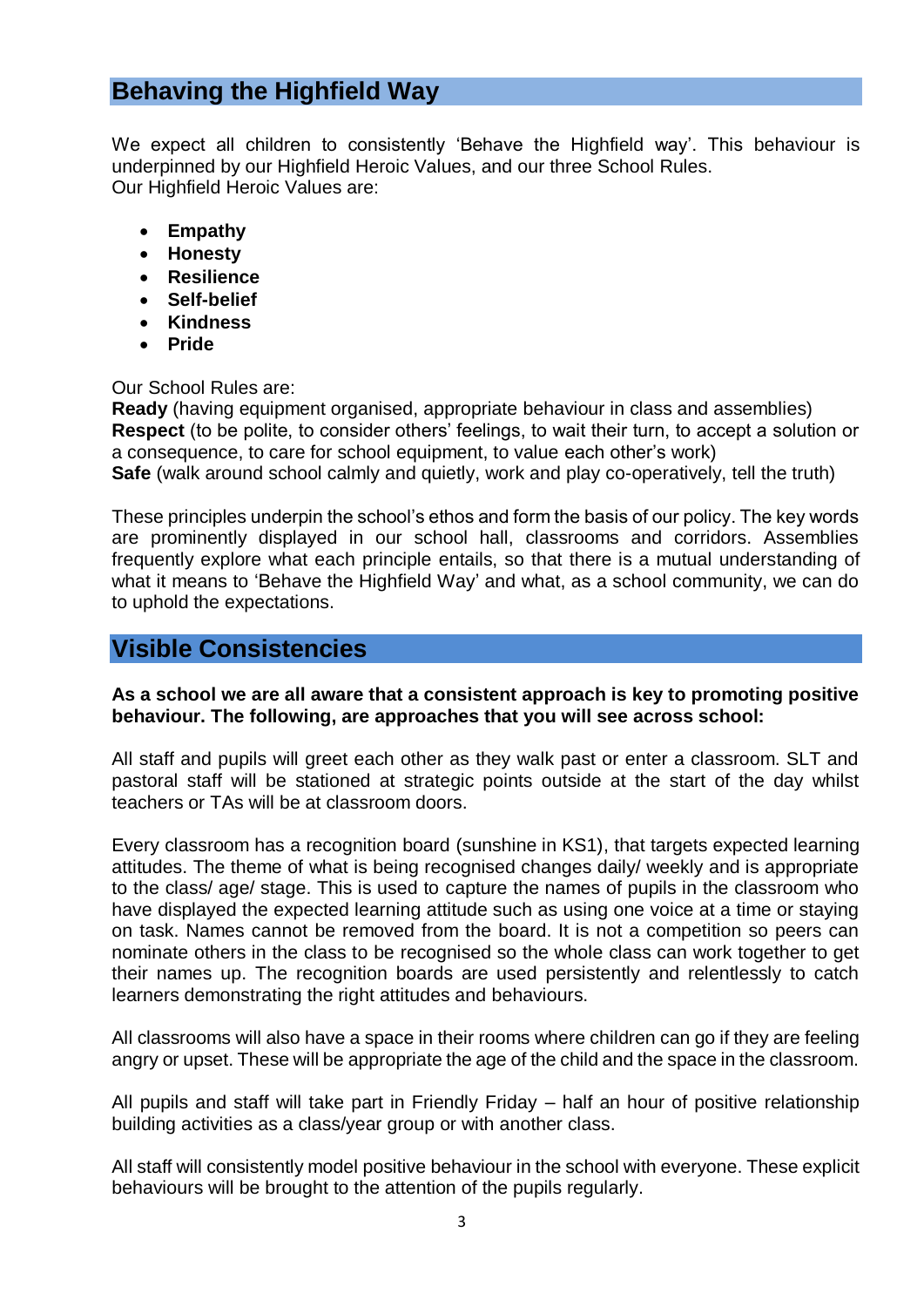# **Responsibilities**

#### **The role of all staff**

- With the exception of serious misbehaviour, the member of staff witnessing poor behaviour should address this in line with the behaviour policy
- To create a safe and stimulating learning environment, with clear expectations of routine and behaviour
- To provide excellent supervision for the playgrounds and other parts of the school where children can go at playtime and lunchtime
- To teach appropriate behaviour and recognise when pupils are behaving above and beyond
- To show unconditional respect for every child and members of our school community as an individual
- To never accept bullying or other anti-social behaviour in school, on any level, at any time
- To respond calmly, consistently and positively
- To listen with empathy and tact
- To handle confidential information with sensitivity, following other school policies, e.g. safeguarding, confidentiality and staff behaviour policies
- To allow children opportunities to resolve a situation using restorative practice

It is essential that all principles and practices are implemented by every member of staff.

#### **The Role of the Headteacher**

It is the role of the Headteacher, under the School Standards and Framework Act 1998, to implement the school Relationship Policy consistently throughout the school, and to report to Governors, when requested, on the effectiveness of the policy. It is also the responsibility of the Headteacher to ensure the health, safety and welfare of all the children in the school. The Headteacher supports the staff by implementing the policy, by setting the standards of behaviour, and by supporting staff in the implementation of the policy. The Headteacher has access to records of all reported incidents of misbehaviour via CPOMS. The head teacher must publicise the school behaviour policy, in writing, to staff, parents and pupils at least once a year.

#### **The Role of Governors**

The governing body has the responsibility of setting down general guidelines on standards of discipline and behaviour, and of reviewing their effectiveness. The governors support the Headteacher in carrying out these guidelines. The Headteacher has the day-to-day authority to implement the school relationship policy, but governors may give advice to the Headteacher about particular disciplinary issues. The Headteacher must take this into account when making decisions about matters of behaviour.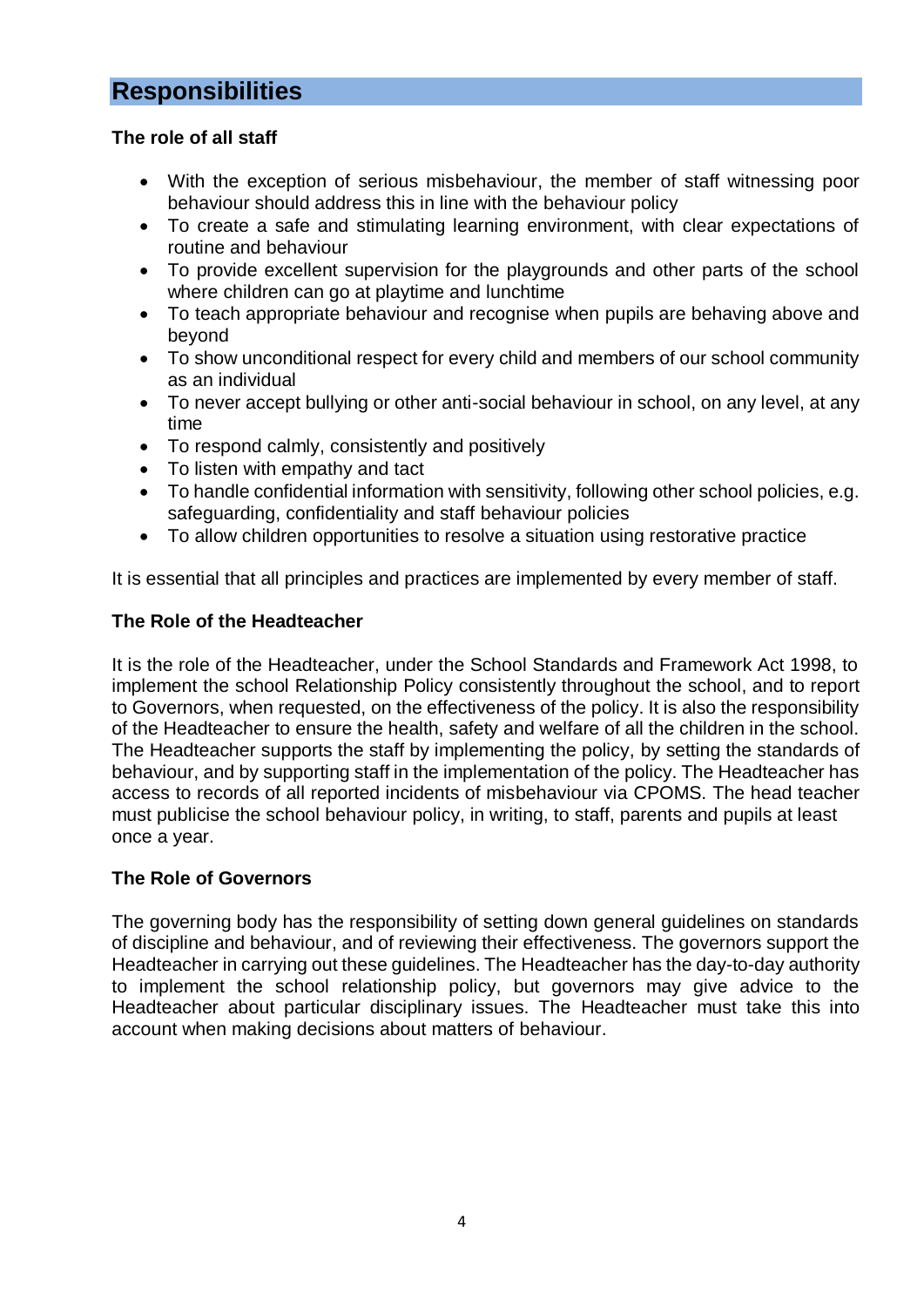#### **Working with Parents / Guardians**

Clear communication on behaviour issues with parents is critical. Parents want to know when things are going well as much as they want to be informed when things are not. Communication with parents on behaviour will almost always be positive. Children who struggle with their behaviour benefit from a consistent approach at school and in the home. Class teachers and parents will need to work in partnership to promote 'Behaving the Highfield way'. Simple agreements that give the child the same message have maximum impact. School will actively support parents in managing their child's behaviour in a consistent manner which may include the involvement of external agencies including: the school nurse; educational psychologist; CAHMS; CISS

### **Rewards for going 'above and beyond'**

The school rewards good behaviour, as it believes that this will develop an ethos of kindness and cooperation. This policy is designed to promote good behaviour, rather than merely deter anti-social behaviour.

We reward children for good behaviour in a variety of ways:

• Praise

.

- Dojo points (no more than 2 at any time) which will contribute to house points. House treats are awarded at the end of each term.
- Recognition class reward when all children's names are on the recognition board/sunshine
- Star of the day with a positive note going home to parents
- Good news phone call/ email home/ Dojo message from teacher
- Star of the Week certificate in celebration assembly and hot chocolate time spent with HT
- Shining Stars awarded half termly to a child who constantly displays excellent behaviour. They will receive a badge, prize and a special trip at the end of the year.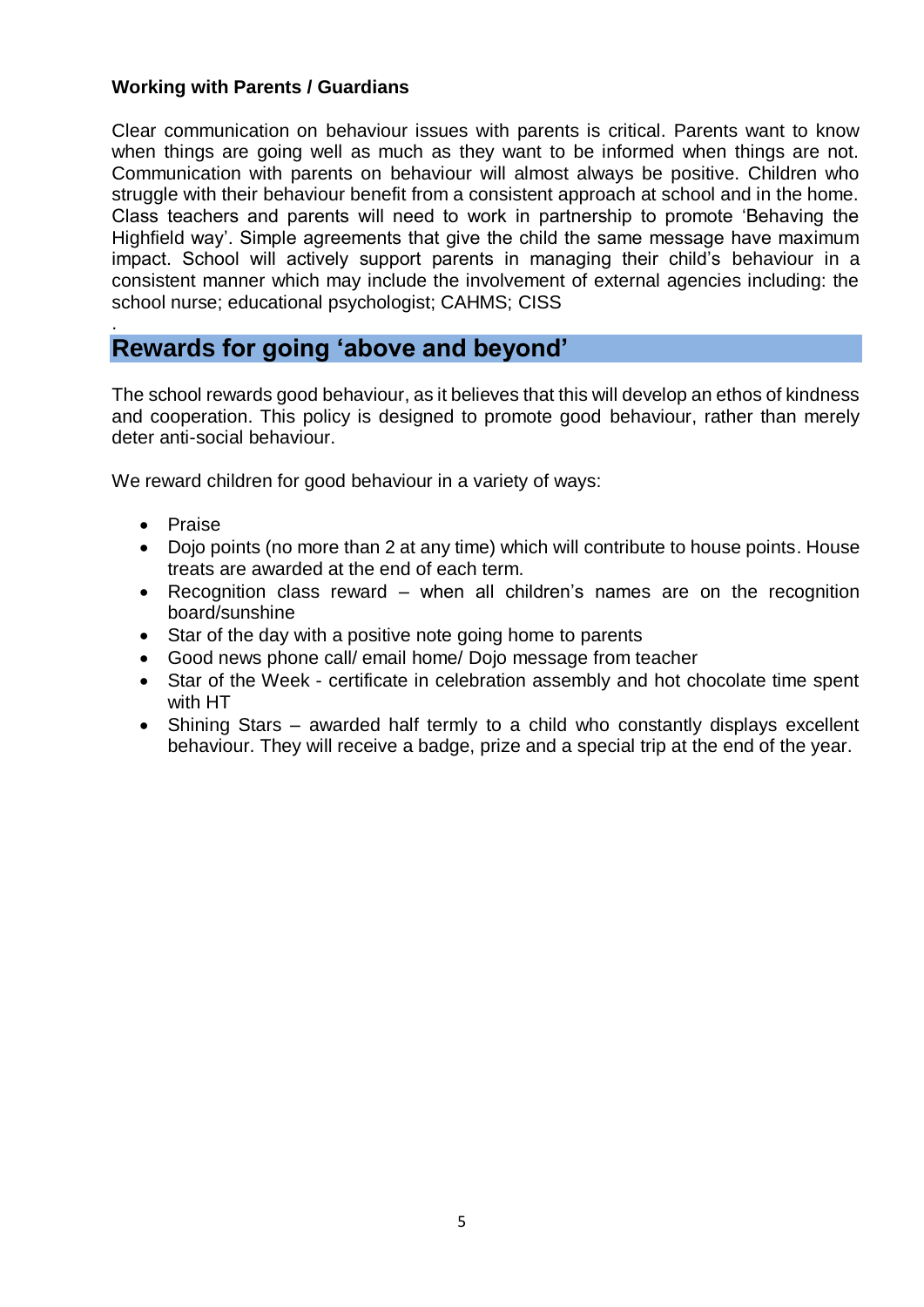## **Scripts**

At Highfield Community Primary School, we use a set of scripts when dealing with behaviours that are not in line with our 3 School Rules: Ready, Respect and Safe. Scripts allows all adults to separate behaviour with emotion and put the emphasis on the child making the right choice in a situation.

When speaking to the child your tone must be reassuringly consistent with body language complementing the messages in the speech. Instead of rewarding children with your emotion, plan your response using a micro script. We then have a predictable response that all children expect from all adults. Reward children with your enthusiasm, encouragement, humour, time and attention when they're doing the right thing.

#### **Eight assertive sentence stems:**

- 1) You need to… (speak to me at the side of the room).
- 2) I need to see you… (following the agreed routine).
- 3) I expect… (to see your table immaculately tidy in the next two minutes).
- 4) I know you will… (help Kyra to clean the pen off her face).
- 5) Thank you for… (letting go of her hair, let's walk and talk).
- 6) I have heard what you said, now you must… (collect your things calmly and move to the thinking spot).
- 7) We will… (have a better day tomorrow).
- 8) Think carefully about your next step (As the adult walks away)

#### **Seven scripts that are not linked to your emotions:**

- 1) You need to understand that every choice has a consequence. If you choose to do the work, that would be fantastic and this will happen… If you choose not to do the work, then this will happen… I'll leave you to make your decision.
- 2) Do you remember yesterday when you helped me to tidy up? That is the Stefan I need to see today, that is the Stefan you can be all the time.
- 3) Your behaviour is disruptive, damaging and dangerous but I believe that you can be a success.
- 4) I am not leaving; I care about what happens. You are going to be brilliant.
- 5) What do you think the poor choices were that caught my attention?
- 6) What do you think you could do to avoid this happening in the next lesson?
- 7) Daniel it's not like you to…

### **A 30 second script**

- 1) I noticed you are..(having trouble getting started/struggling to get going/ wandering around the classroom)
- 2) It was the rule about…(lining up/ being respectful) that you broke.
- 3) You have a choice, if you continue to not follow the school rule of Respect then you will… (catch up at playtime) if you decide to …(what you want to see) then you will have completed the lesson and get a dojo.
- 4) Do you remember last week when you… (arrived on time every day/ got that positive note/ received a dojo) That is who I need to see today …
- 5) Make the right choice today…
- 6) Thank you for listening. (Walk away and give child some take up time)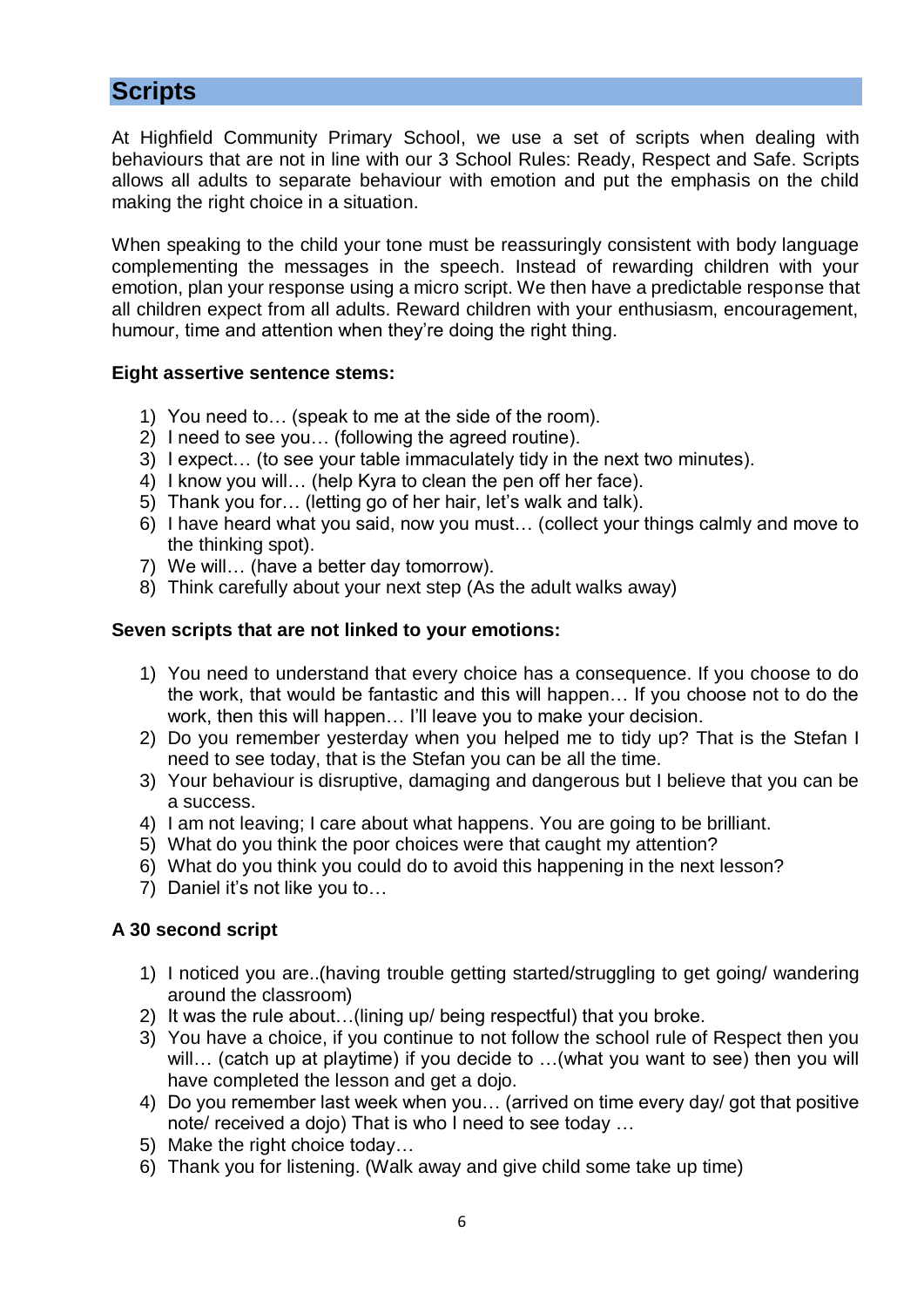## **Restorative Approaches**

Building and nurturing relationships is at the heart of a successful and happy school. In this type of environment everyone is more likely to want to work, more likely to achieve and less likely to be hurt or to feel excluded. Repairing the harm done to relationships in the event of conflict and inappropriate behaviour is a high priority in any school. At Highfield we use restorative approaches to draw a crucial distinction between the person and her/his behaviour. Restorative Approaches is based on 'Fair Process' - engagement, explanation, expectation and clarity. People directly involved in the situation are the ones best placed to resolve a conflict. Pupils at Highfield Community Primary School are therefore encouraged and supported by all School Staff who have been trained in Restorative Approaches to take responsibility for their actions and have to work out how to put things right. Restorative Conversations with Pupils - we try to:

- Actively listen and encourage the person to talk by asking open questions, supporting, summarising.
- Be empathetic (listen for thoughts, feelings, experiences, behaviours).
- Use a 'solution' rather than a 'blame' approach.
- Have discussions in a suitable location, involving those who were involved.
- Be firm but fair.
- Be aware of our body language, tone and facial expressions.

Restorative Conversations questions

- What happened?
- What were you thinking?
- What were you feeling?
- Who else has been affected by this?
- What do you need now so that the harm can be repaired?

The key to a truly restorative school community is a systematic, pro-active use of restorative thinking right across the whole staff, pupils and school partners, to find solutions to conflicts rather than focus on who started it and why.

### **Consequences**

It is important to understand that some pupils have additional needs where their behaviour is affected by particular difficulties or from personal challenges they are facing. We expect all pupils to try their best and meet our school expectations for behaviour but strategies for managing behaviour will be tailored to individuals based on our knowledge of them.

For incidents of bullying please refer to our School's bullying policy.

All learners are held responsible for their behaviour. Every member of Highfield Community Primary School staff will deal with behaviour and use the stepped actions below for dealing with poor conduct. Pupils are in school to learn so learning time should not be lost through poor behaviour. In discussion and agreement with Parents work not completed in school due to inappropriate behaviour will be sent home.

The chart below is linear in design however we are very aware that not all behaviours fit such a chart. We encourage staff and pupil 'take up' time between each stepped action. For low level disruption it is not possible to leap or accelerate steps.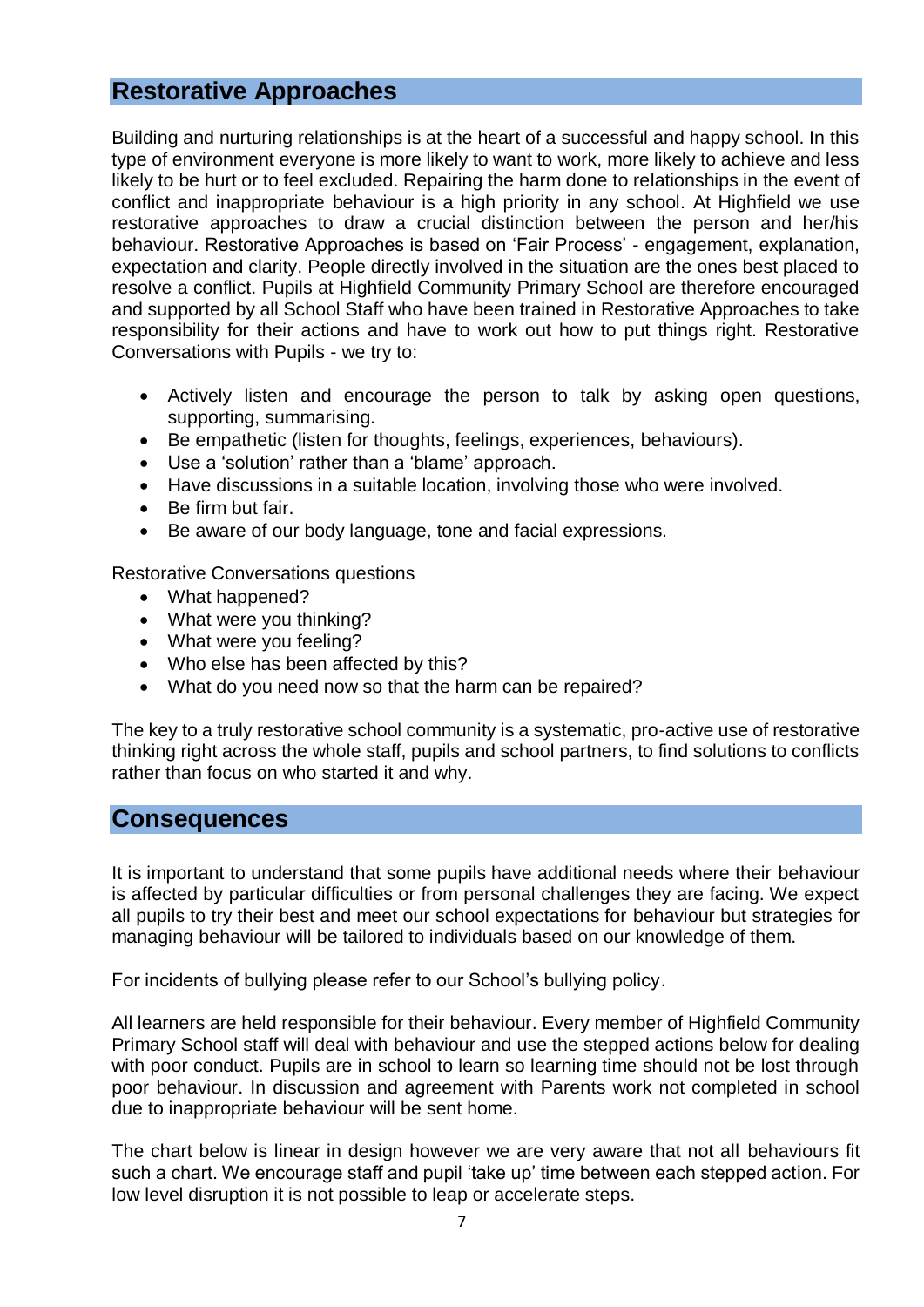### **Steps**

- Redirection
- Reminder
- Warning
- Consequence
- Restorative Approach Conversation
- Phone call home
- Meeting with parents

| <b>Steps</b>                            | <b>Actions</b>                                                                                                                                                                                                                                                                                                                                                                                                                                                                                                         |                                                                                                                                                 |
|-----------------------------------------|------------------------------------------------------------------------------------------------------------------------------------------------------------------------------------------------------------------------------------------------------------------------------------------------------------------------------------------------------------------------------------------------------------------------------------------------------------------------------------------------------------------------|-------------------------------------------------------------------------------------------------------------------------------------------------|
| Redirection                             | Use of pre-emptive strategies - proximity praise, distraction, humour, non-<br>verbal cues etc.                                                                                                                                                                                                                                                                                                                                                                                                                        |                                                                                                                                                 |
| Reminder                                | Tell the child that you expect them to behave the Highfield Way<br>Remind them of the Rule/value you are expecting them to follow. E.g. Brian<br>are you ready?                                                                                                                                                                                                                                                                                                                                                        |                                                                                                                                                 |
| Warning                                 | A clear verbal warning delivered privately wherever possible. Make the pupil<br>aware of their behaviour and clearly outlining the consequences if they<br>continue. Time out offered to give pupil chance to reflect away from others.<br>It may also diffuse any anger or other big emotions.                                                                                                                                                                                                                        |                                                                                                                                                 |
| Consequence                             | Must be immediate and proportionate e.g.<br>Missing 5 minutes of playtime to complete work or discuss behaviour<br>Sitting out of an activity for 5 minutes at playtime                                                                                                                                                                                                                                                                                                                                                |                                                                                                                                                 |
| Restorative<br>Approach<br>Conversation | Give the pupil a chance to reflect<br>away from others. Speak to the<br>learner privately and give them a<br>final opportunity to engage for a<br>Restorative Approach Conversation -<br>RAC (If incident happens outside of<br>the classroom, the CT should be<br>made aware) RAC is not a<br>punishment and will not be treated<br>this way $-$ it is a positive choice to<br>improve the situation. If the child<br>does not engage in a RAC following a<br>period of time follow chart for next<br>stepped action. | Member of staff to record that a<br>restorative conversation has taken<br>place on CPOMS                                                        |
| Phone call<br>home                      | If number of RACs increases or for<br>serious incidents, the parents of<br>children involved should be phoned.<br>This phone call should be tracked. If<br>no answer when phoning an email<br>should be sent. Parents should be<br>told that this will be tracked<br>centrally and number of calls tracked<br>and monitored by SLT.                                                                                                                                                                                    | Teacher to make call if the incident<br>occurred in class. Pastoral team if<br>incident happened outside. Phone<br>call to be recorded on CPOMS |
| Formal meeting                          | Formal meeting with Pupil, Parents,<br>CT, SLT. Agreed targets set that will<br>be monitored and reviewed over an<br>agreed period of time                                                                                                                                                                                                                                                                                                                                                                             | Meeting to be recorded on CPOMS<br>along with targets and timescales.                                                                           |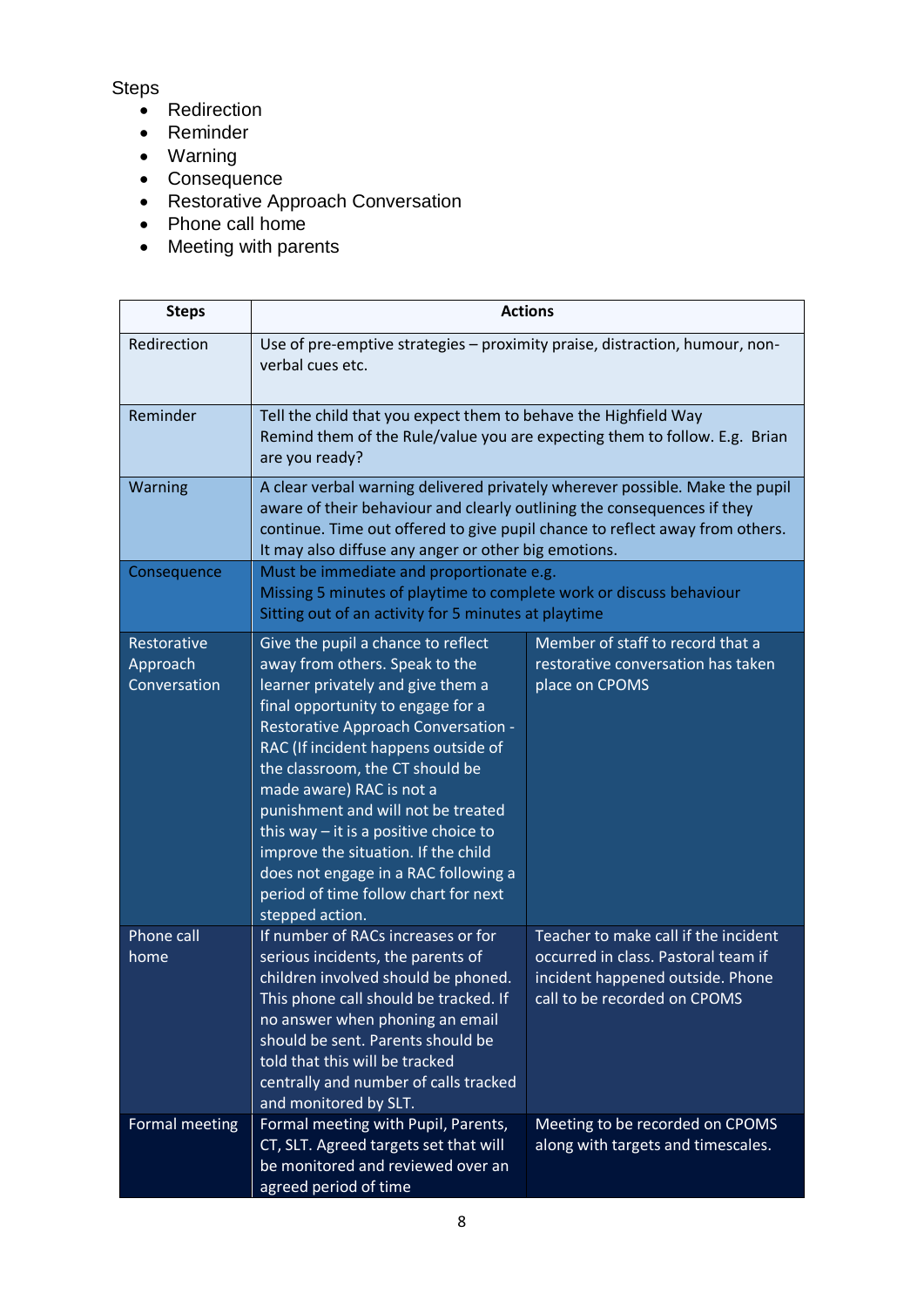### **Exclusion**

At Highfield Community Primary School we recognise the damaging effects of excluding children and therefore this will only be used as a last resort in exceptional circumstances.

The decision to exclude is taken by the headteacher and this may be for a fixed term or permanent exclusion. The headteacher will take into account the circumstances, evidence available and the need to balance the interests of the pupil against those of the whole school community.

Parents have the right to make representations to the governing body (or discipline committee) about an exclusion and the governing body must review the exclusion decision in certain circumstances, which include all permanent exclusions. Where a governing body upholds a permanent exclusion parents have the right to appeal the decision to an independent review panel.

#### **Criminal law**

It is important to bear in mind that some types of harassing or threatening behaviour – or communications – could be a criminal offence, for example under the Protection from Harassment Act 1997, the Malicious Communications Act 1988, the Communications Act 2003, and the Public Order Act 1986. For example, under the Malicious Communication Act 1988, it is an offence for a person to send an electronic communication to another person with the intent to cause distress or anxiety or to send an electronic communication which conveys a message which is indecent or grossly offensive, a threat, or information which is false and known or believed to be false by the sender. If school staff feel that an offence may have been committed they may elect to seek assistance from the Police, but any reference to the Police should only be undertaken with the agreement of the Headteacher.

Bullying is unacceptable at Highfield Primary School and is treated very seriously by all members of staff. If we discover that an act of bullying or intimidation has taken place, we act immediately to stop any further occurrences of such behaviour. While it is very difficult to eradicate bullying, we do everything in our power to ensure that all children attend school free from fear.

In order to prevent bullying and deal with any incidents of bullying, we employ a range of strategies

- Use of SEAL during PSHE
- Circle Time
- Assemblies
- Monitoring areas within the school building i.e. toilets, cloakrooms etc.
- Monitoring of playground by staff on duty and the headteacher.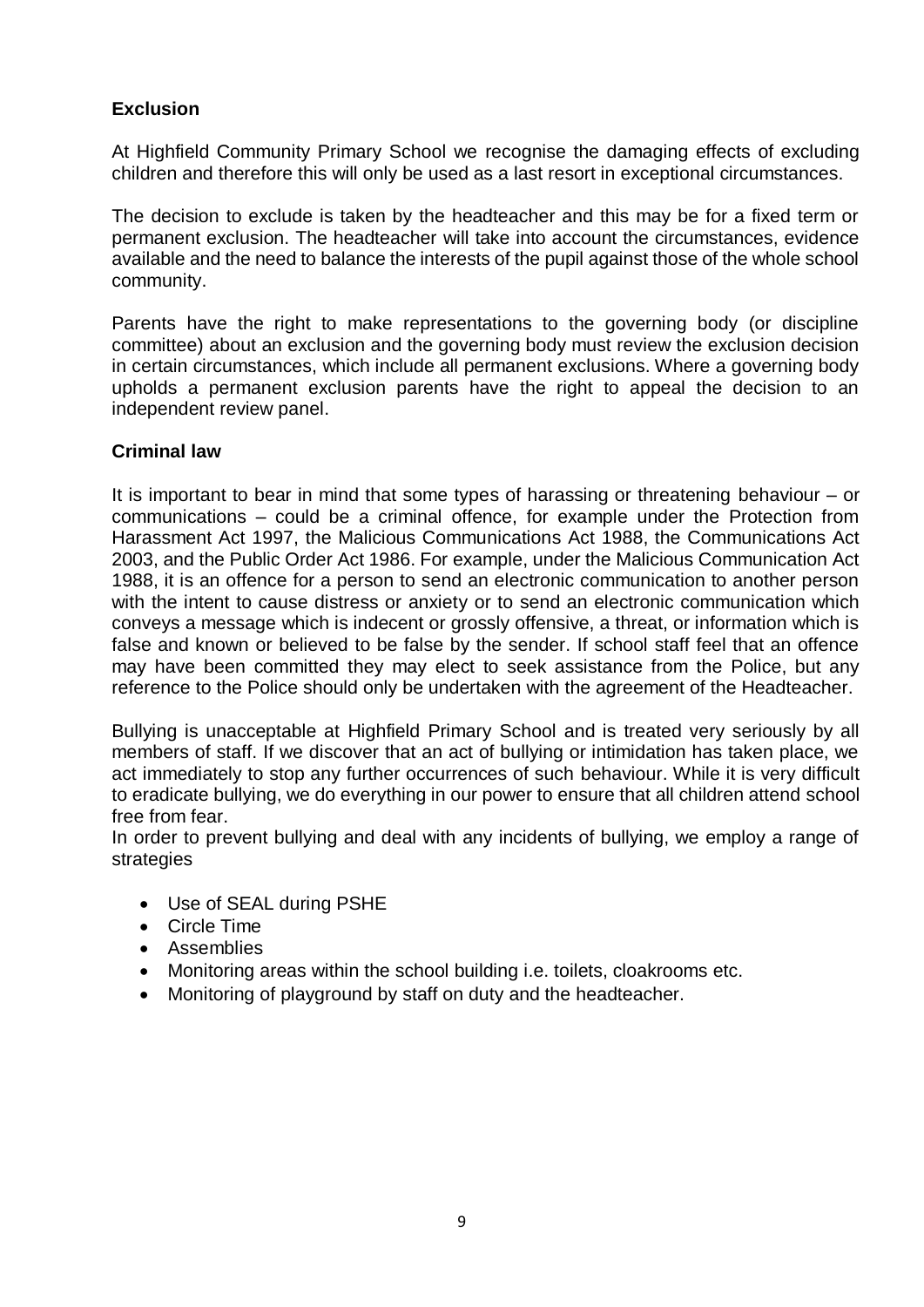# **Confiscation of inappropriate items**

There are two sets of legal provisions which enable school staff to confiscate items from pupils:

1. The general power to discipline enables a member of staff to confiscate, retain or dispose of a pupils' property as a punishment. Staff are protected against liability for damage to, or loss of, any confiscated items provided they have acted lawfully and reasonably. The legislation does not describe what must be done with the confiscated item and the behaviour policy should set this out.

2. Power to search without consent for 'prohibited items' including:

- a) Knives and weapons
- b) Alcohol
- c) Illegal drugs
- d) Stolen items
- e) Tobacco and cigarette papers
- f) Pornographic images
- g) Any article that has been or is likely to be used to commit an offence, cause personal injury or damage to property
- h) Any item banned by the school rules which has been identified in the rules as an item which may be searched for

Weapons and knives and extreme or child pornography must be handed to the Police. Otherwise it is for the teacher to decide if and when to return an item, or whether to dispose of it.

### **Power to use reasonable force**

In our school we do **not** have a "no contact" policy as there is a real risk that such a policy might place a member of staff in breach of their duty of care towards a pupil, or prevent them taking action needed to prevent a pupil causing harm.

School staff have a legal power to use reasonable force. Force is usually used either to control or restrain but never as a punishment. All staff will be provided with training to support their understanding of reasonable force. If reasonable force is used a record should be recorded on CPOMS as soon as possible.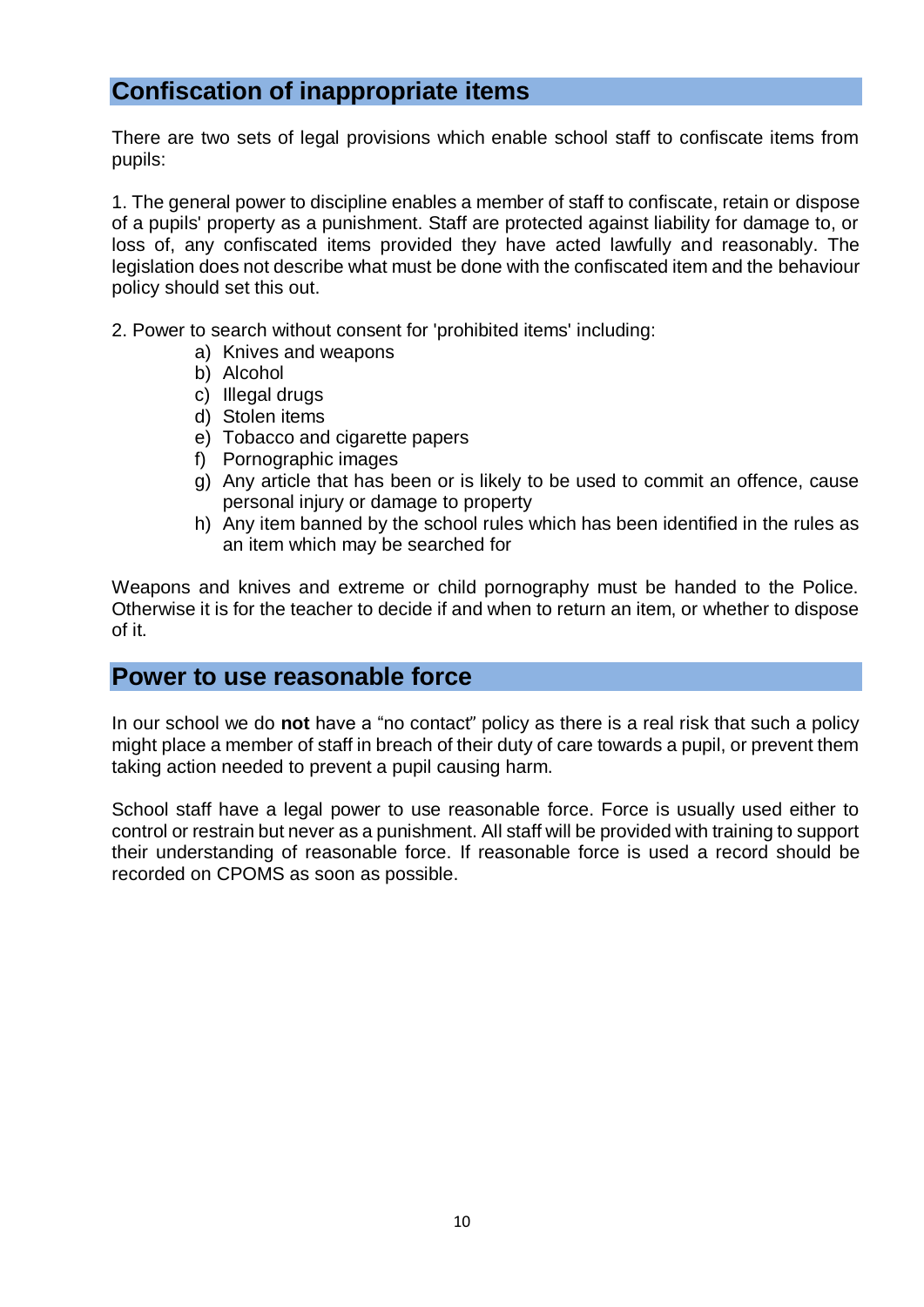## **School Support Systems**

As a fully inclusive school, we recognise that for some children additional or different action may be necessary as a result of a special educational need and/or disability. This is in accordance with the SEN code of practice. We recognise that a child with social, emotional and mental health needs may require something additional or different in the same way that we would make curriculum adaptations for a child with learning needs.

Where this is the case, a child will be identified on our school SEN list. An individual behaviour plan will be established in consultation with the child and his/her parent. This will outline agreed targets and strategies as well as the ways in which we will support the child. This may include referral to our learning mentor and/or referral to an appropriate outside agency. It may also be appropriate to help other children in school understand what they can do to support this particular pupil.

Further information on the school's approach to inclusion is outlined in the Special Educational Needs Policy.

We fully recognise the need to ensure that staff access appropriate training and pastoral support to help them manage pupils who present with challenging behaviour. This includes following allegations as a result of reasonable force.

### **Consultation, monitoring and evaluation**

Our school is a community of Governors, teachers, teaching assistants, lunchtime supervisors, parents, pupils and other adults. It is the function of this school community, through a system of relationships, rules, rewards and consequences to encourage and develop self-discipline within our children.

Our policy was developed in consultation will all staff following a serious of meetings in the Summer term of 2021. It will be monitored in accordance with the school's annual cycle of monitoring and evaluations shared with the governing body through the headteacher's report and school record of self-evaluation.

The policy will be reviewed annually with all staff at the start of each academic year with mid-year reviews where monitoring indicates that this is required.

Following the annual review of the policy, parents will be advised on any adaptations or changes through the school newsletter. The school newsletter and website will also be utilized to ensure the principles of the relationship policy remain high profile for the whole school community.